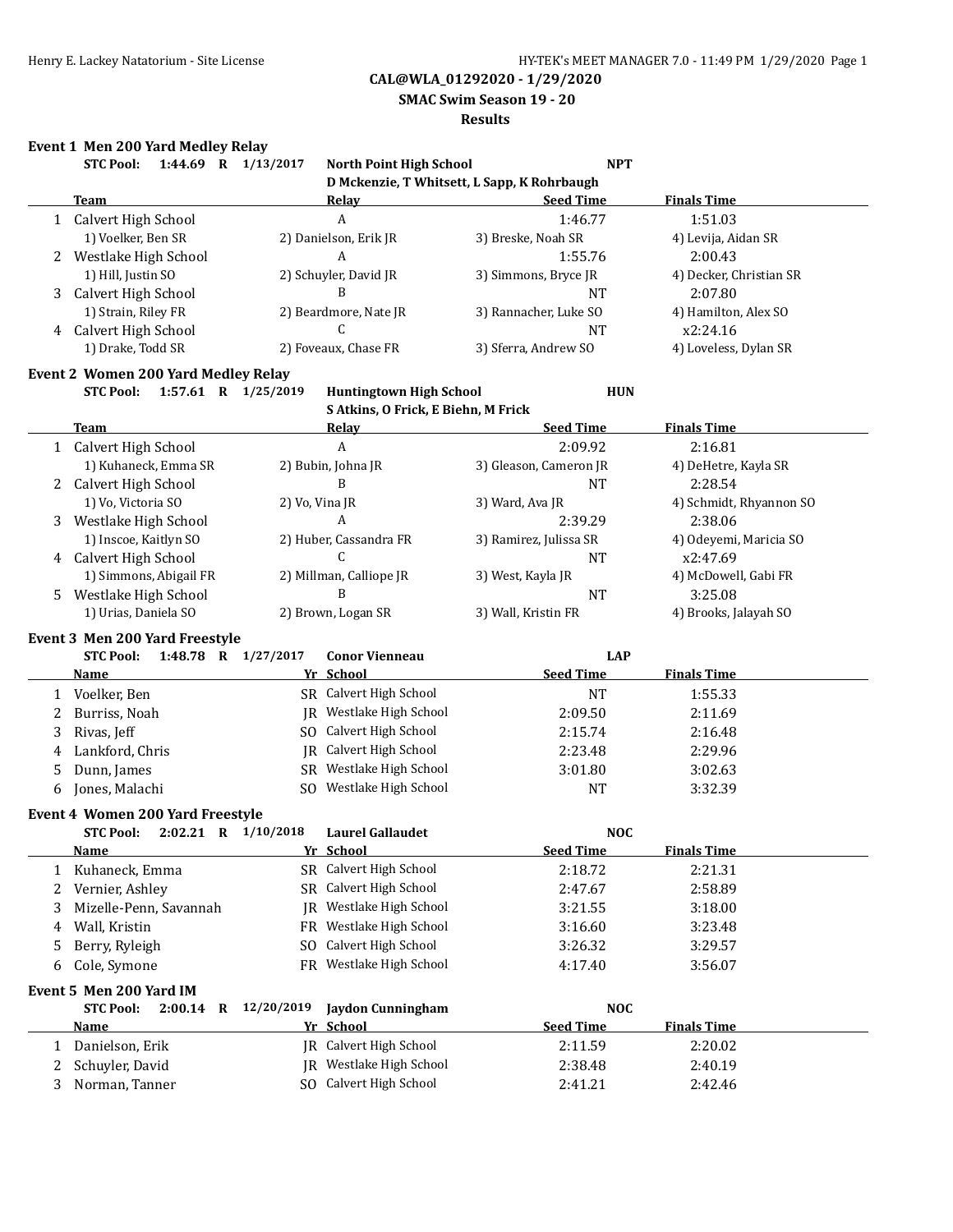**SMAC Swim Season 19 - 20**

#### **Results**

## **(Event 5 Men 200 Yard IM)**

|         | Name                                         |           | Yr School              | <b>Seed Time</b> | <b>Finals Time</b> |  |
|---------|----------------------------------------------|-----------|------------------------|------------------|--------------------|--|
| 4       | Foveaux, Chase                               |           | FR Calvert High School | 2:43.90          | 2:45.46            |  |
| 5       | Hill, Justin                                 | SO.       | Westlake High School   | 3:04.91          | 3:03.74            |  |
|         | Event 6 Women 200 Yard IM                    |           |                        |                  |                    |  |
|         | <b>STC Pool:</b><br>2:14.68<br>$\bf{R}$      | 1/20/2017 | <b>Hayley Newton</b>   | <b>LEO</b>       |                    |  |
|         | Name                                         |           | Yr School              | <b>Seed Time</b> | <b>Finals Time</b> |  |
| 1       | Gray, Grace                                  |           | FR Calvert High School | 2:48.24          | 2:47.42            |  |
|         | McGowan, Maggie                              | SO.       | Calvert High School    | 2:55.56          | 2:53.30            |  |
| 3       | Ward, Ava                                    | IR        | Calvert High School    | 3:15.41          | 3:10.91            |  |
| 4       | Huber, Cassandra                             | FR        | Westlake High School   | 3:20.59          | 3:21.65            |  |
| 5.      | Cole, Lauryn                                 | IR        | Westlake High School   | 3:50.27          | 3:46.88            |  |
| $- - -$ | Taylor, Ashley                               | SO.       | Westlake High School   | <b>NT</b>        | DQ                 |  |
|         | Shoulders past vertical toward breast - back |           |                        |                  |                    |  |
|         | <b>Event 7 Men 50 Yard Freestyle</b>         |           |                        |                  |                    |  |
|         | <b>STC Pool:</b><br>22.07<br>R               | 1/15/2016 | <b>Matthew Essing</b>  | <b>NPT</b>       |                    |  |
|         | Name                                         |           | Yr School              | <b>Seed Time</b> | <b>Finals Time</b> |  |
|         | Decker, Christian                            | SR.       | Westlake High School   | 24.65            | 24.23              |  |
|         | Levija, Aidan                                | SR -      | Calvert High School    | 23.93            | 24.47              |  |
|         | Simmone Rryco                                | IR        | Westlake High School   | 24. G1           | 24.71              |  |

| 3 Simmons, Bryce   | IR Westlake High School | 24.61 | 24.71  |
|--------------------|-------------------------|-------|--------|
| 4 Breske, Noah     | SR Calvert High School  | 25.77 | 25.59  |
| 5 Hamilton, Alex   | SO Calvert High School  | 28.58 | 28.54  |
| 6 Adams, Darrius   | FR Westlake High School | 37.70 | 38.83  |
| --- Sferra, Andrew | SO Calvert High School  | 32.16 | X29.09 |
| --- Sydnor, Dom    | SO Calvert High School  | 34.78 | X36.35 |
| --- Williams, Jake | FR Calvert High School  | 47.24 | X44.85 |

#### **Event 8 Women 50 Yard Freestyle**

|              | <b>STC Pool:</b>                | 25.17 | 1/11/2019<br>$\mathbf{R}$ | <b>Megan Schueller</b> | <b>LAP</b>       |                    |  |
|--------------|---------------------------------|-------|---------------------------|------------------------|------------------|--------------------|--|
|              | Name                            |       |                           | Yr School              | <b>Seed Time</b> | <b>Finals Time</b> |  |
| $\mathbf{1}$ | DeHetre, Kayla                  |       |                           | SR Calvert High School | 28.50            | 29.24              |  |
|              | Ramirez, Julissa                |       | SR                        | Westlake High School   | 30.17            | 29.80              |  |
| 3            | Schmidt, Rhyannon               |       | SO.                       | Calvert High School    | 32.73            | 33.05              |  |
| 4            | Bubin, Johna                    |       |                           | IR Calvert High School | 31.94            | 33.41              |  |
| 5.           | Odeyemi, Maricia                |       | SO.                       | Westlake High School   | 35.15            | 34.21              |  |
| 6            | Evertez, Mya                    |       | SO.                       | Westlake High School   | 36.55            | 36.27              |  |
| ---          | Inscoe, Kaitlyn                 |       | SO.                       | Westlake High School   | NT               | X35.29             |  |
| ---          | Halstead, Allison               |       | FR                        | Calvert High School    | <b>NT</b>        | X40.33             |  |
| ---          | Urias, Daniela                  |       | SO.                       | Westlake High School   | 42.88            | X42.26             |  |
| ---          | Wood, Emily                     |       | FR                        | Calvert High School    | 44.94            | X46.52             |  |
| ---          | Brown, Logan                    |       | SR.                       | Westlake High School   | 48.76            | X47.97             |  |
| $---$        | Jenkins, Eryn                   |       |                           | SR Calvert High School | 49.73            | X47.98             |  |
|              | Event 11 Men 100 Yard Butterfly |       |                           |                        |                  |                    |  |
|              | <b>STC Pool:</b>                | 54.60 | 1/13/2017<br>R            | <b>Alec Bacon</b>      | <b>LEO</b>       |                    |  |
|              | Name                            |       |                           | Yr School              | <b>Seed Time</b> | <b>Finals Time</b> |  |

| Simmons, Bryce  | IR Westlake High School | 1:06.12 | 1:05.98 |
|-----------------|-------------------------|---------|---------|
| 2 Rivas, Jeff   | SO Calvert High School  | 1:05.97 | 1:08.78 |
| Rannacher, Luke | SO Calvert High School  | 1:12.86 | 1:09.92 |
| Strain, Riley   | FR Calvert High School  | 1:22.34 | 1:18.39 |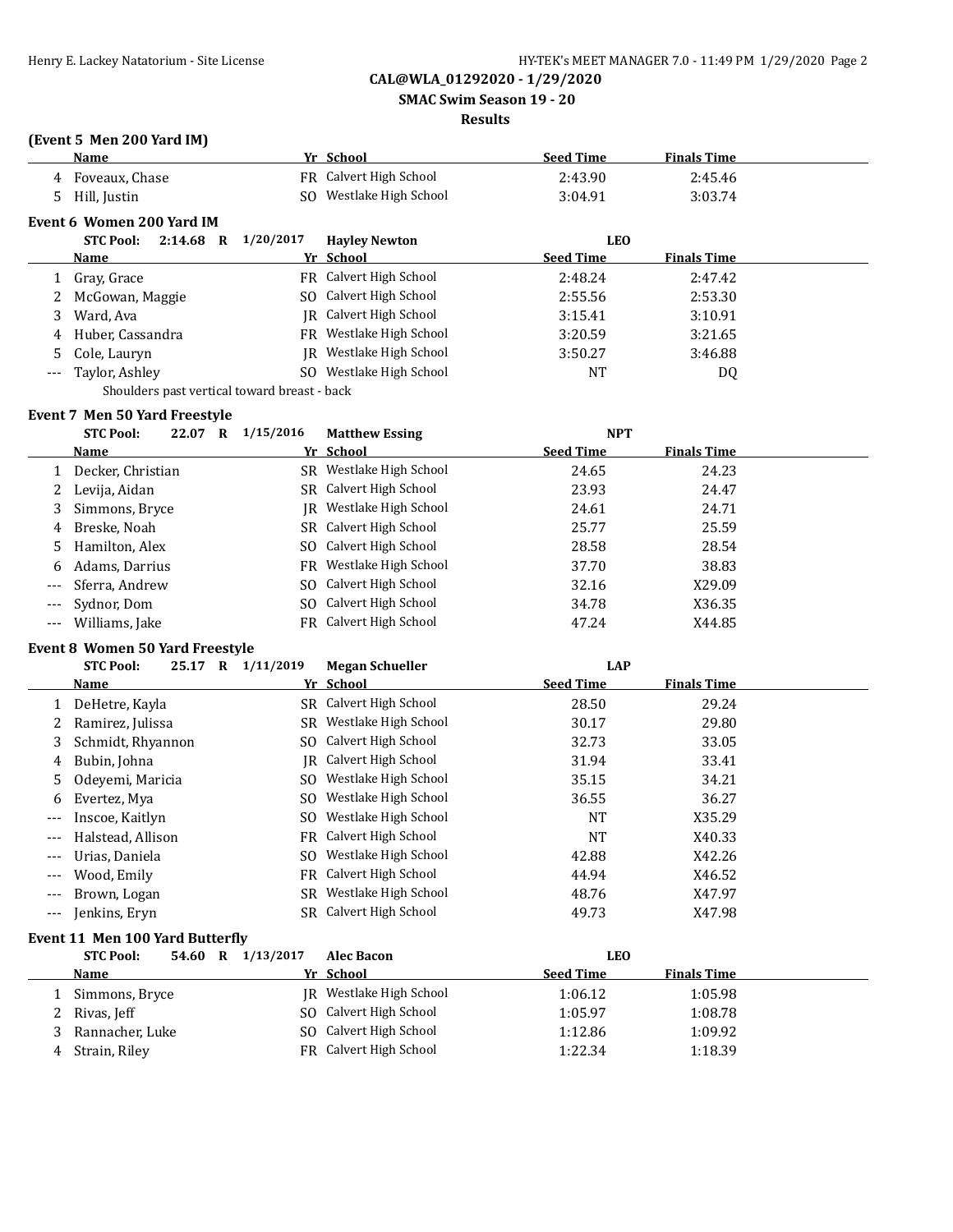**SMAC Swim Season 19 - 20**

#### **Results**

#### **Event 12 Women 100 Yard Butterfly**

|    | 1:00.67<br><b>STC Pool:</b><br>R | 1/20/2017 | Laurel Gallaudet        | <b>NOC</b>       |                    |
|----|----------------------------------|-----------|-------------------------|------------------|--------------------|
|    | <b>Name</b>                      |           | Yr School               | <b>Seed Time</b> | <b>Finals Time</b> |
|    | 1 McGowan, Maggie                |           | SO Calvert High School  | 1:19.80          | 1:20.00            |
|    | Ramirez, Julissa                 |           | SR Westlake High School | 1:30.47          | 1:24.07            |
| 3. | Ward, Ava                        |           | IR Calvert High School  | 1:27.55          | 1:28.56            |
|    | 4 Vo. Vina                       |           | IR Calvert High School  | 1:29.53          | 1:34.45            |
|    | 5 Cole, Lauryn                   |           | IR Westlake High School | 1:58.46          | 1:44.54            |
|    | --- Brooks, Jalayah              |           | SO Westlake High School | <b>NT</b>        | DQ                 |
|    | Scissors kick                    |           |                         |                  |                    |

#### **Event 13 Men 100 Yard Freestyle**

|    | <b>STC Pool:</b><br>49.30<br>$\mathbf R$ | 1/15/2016 | <b>Matthew Essing</b>         | <b>NPT</b>       |                    |  |
|----|------------------------------------------|-----------|-------------------------------|------------------|--------------------|--|
|    | Name                                     |           | Yr School                     | <b>Seed Time</b> | <b>Finals Time</b> |  |
|    | 1 Levija, Aidan                          |           | SR Calvert High School        | 54.01            | 54.53              |  |
|    | 2 Decker, Christian                      |           | SR Westlake High School       | 58.44            | 57.06              |  |
|    | 3 Lusby, Mason                           |           | SR Calvert High School        | 59.48            | 57.97              |  |
|    | 4 Beardmore, Nate                        |           | <b>IR</b> Calvert High School | 1:04.25          | 1:04.54            |  |
|    | 5 Brown, Jayden                          |           | SR Westlake High School       | 1:15.90          | 1:13.96            |  |
| 6. | Adams, Darrius                           |           | FR Westlake High School       | 1:39.37          | 1:38.84            |  |

# **Event 14 Women 100 Yard Freestyle**

| <b>STC Pool:</b><br>55.99<br>$\mathbf R$ | 1/10/2018 | <b>Nathalie LaFontant</b> | <b>NPT</b>       |                    |  |
|------------------------------------------|-----------|---------------------------|------------------|--------------------|--|
| Name                                     |           | Yr School                 | <b>Seed Time</b> | <b>Finals Time</b> |  |
| Gleason, Cameron                         |           | JR Calvert High School    | 1:05.70          | 1:07.08            |  |
| 2 Vo, Victoria                           |           | SO Calvert High School    | 1:15.18          | 1:16.68            |  |
| 3 McDowell, Gabi                         |           | FR Calvert High School    | 1:17.07          | 1:16.98            |  |
| 4 Odeyemi, Maricia                       | SO.       | Westlake High School      | 1:22.78          | 1:19.47            |  |
| 5 Mulrine, Mia                           | SO.       | Westlake High School      | 1:27.19          | 1:26.86            |  |
| 6 Taylor, Ashley                         | SO.       | Westlake High School      | <b>NT</b>        | 1:35.54            |  |

#### **Event 15 Men 500 Yard Freestyle**

|    | 4:55.68<br><b>STC Pool:</b><br>$\bf{R}$ | 1/25/2019<br><b>Connor Currie</b> |                  | <b>HUN</b>         |  |
|----|-----------------------------------------|-----------------------------------|------------------|--------------------|--|
|    | <b>Name</b>                             | Yr School                         | <b>Seed Time</b> | <b>Finals Time</b> |  |
|    | Burriss, Noah                           | IR Westlake High School           | 6:02.76          | 6:10.22            |  |
|    | Lankford, Chris                         | IR Calvert High School            | 6:32.46          | 6:44.15            |  |
| 3. | Crider, Austin                          | IR Calvert High School            | <b>NT</b>        | 7:04.47            |  |
| 4  | Drake, Todd                             | SR Calvert High School            | 7:21.52          | 7:25.17            |  |
| 5  | Jones, Malachi                          | Westlake High School<br>SO.       | NT               | 11:15.95           |  |

#### **Event 16 Women 500 Yard Freestyle**

|    | 5:30.94<br><b>STC Pool:</b><br>$\mathbf R$ | 2/4/2019<br><b>Nyah Hartwell</b> | <b>NOC</b>                             |  |
|----|--------------------------------------------|----------------------------------|----------------------------------------|--|
|    | Name                                       | Yr School                        | <b>Finals Time</b><br><b>Seed Time</b> |  |
|    | Kuhaneck, Emma                             | SR Calvert High School           | 6:11.80<br>6:10.16                     |  |
|    | 2 Fleckenstein, Skye                       | IR Calvert High School           | 7:22.93<br>6:49.70                     |  |
| 3. | Vernier, Ashley                            | SR Calvert High School           | 8:10.93<br>7:54.94                     |  |
|    | 4 Mizelle-Penn, Savannah                   | IR Westlake High School          | 9:29.24<br>9:43.84                     |  |
|    | 5 Urias, Daniela                           | Westlake High School<br>SO.      | 10:32.37<br>10:50.28                   |  |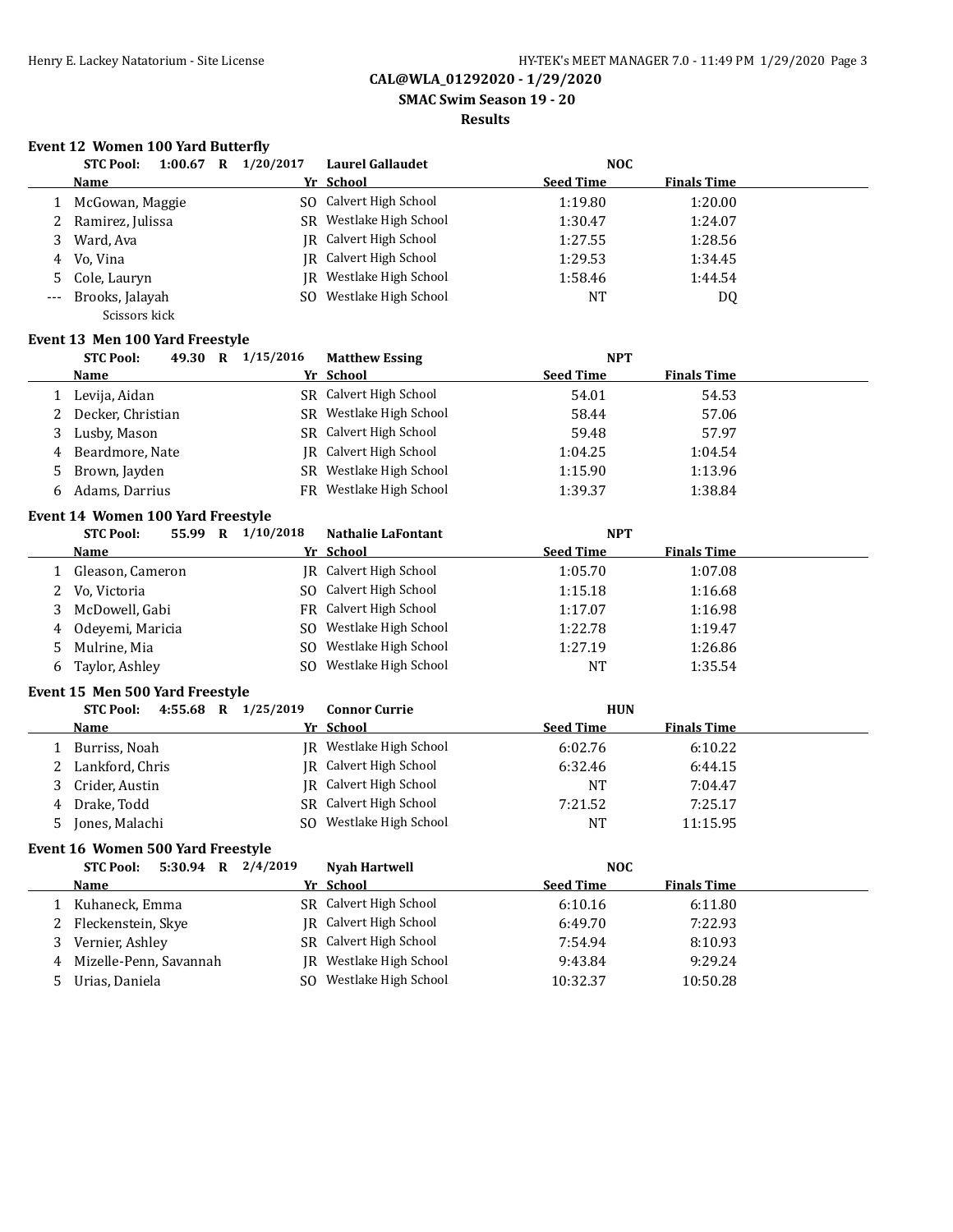**SMAC Swim Season 19 - 20**

#### **Results**

# **Event 17 Men 200 Yard Freestyle Relay**

|              | <b>STC Pool:</b>                        | 1:35.69 R 1/27/2017 | La Plata High School            | <b>LAP</b>                                    |                         |
|--------------|-----------------------------------------|---------------------|---------------------------------|-----------------------------------------------|-------------------------|
|              |                                         |                     |                                 | M Bowlin, O Melendez, L Vienneau, C Vienneau  |                         |
|              | <b>Team</b>                             |                     | <b>Relay</b>                    | <b>Seed Time</b>                              | <b>Finals Time</b>      |
|              | 1 Westlake High School                  |                     | $\boldsymbol{A}$                | 1:41.50                                       | 1:41.54                 |
|              | 1) Burriss, Noah JR                     |                     | 2) Schuyler, David JR           | 3) Simmons, Bryce JR                          | 4) Decker, Christian SR |
|              | 2 Calvert High School                   |                     | A                               | 1:37.18                                       | 1:45.05                 |
|              | 1) Lusby, Mason SR                      |                     | 2) Rivas, Jeff SO               | 3) Norman, Tanner SO                          | 4) Breske, Noah SR      |
| 3            | Calvert High School                     |                     | B                               | <b>NT</b>                                     | 1:57.16                 |
|              | 1) Strain, Riley FR                     |                     | 2) Hamilton, Alex SO            | 3) Loveless, Dylan SR                         | 4) Drake, Todd SR       |
|              | 4 Calvert High School                   |                     | C                               | <b>NT</b>                                     | x1:59.52                |
|              | 1) Foveaux, Chase FR                    |                     | 2) Rannacher, Luke SO           | 3) Mason, Andrew SR                           | 4) Sferra, Andrew SO    |
| 5.           | Westlake High School                    |                     | B                               | <b>NT</b>                                     | 2:21.25                 |
|              | 1) Adams, Darrius FR                    |                     | 2) Jones, Malachi SO            | 3) Dunn, James SR                             | 4) Brown, Jayden SR     |
|              | Event 18 Women 200 Yard Freestyle Relay |                     |                                 |                                               |                         |
|              | <b>STC Pool:</b>                        | 1:47.39 R 1/25/2017 | North Point High School         | <b>NPT</b>                                    |                         |
|              |                                         |                     |                                 | C Arquero, C Essing, M Rivenburg, N LaFontant |                         |
|              | <b>Team</b>                             |                     | Relay                           | <b>Seed Time</b>                              | <b>Finals Time</b>      |
|              | 1 Calvert High School                   |                     | A                               | 1:57.83                                       | 2:04.72                 |
|              | 1) Gray, Grace FR                       |                     | 2) DeHetre, Kayla SR            | 3) McGowan, Maggie SO                         | 4) Bubin, Johna JR      |
|              | 2 Westlake High School                  |                     | A                               | 2:20.68                                       | 2:17.16                 |
|              | 1) Evertez, Mya SO                      |                     | 2) Odeyemi, Maricia SO          | 3) Mizelle-Penn, Savannah JR                  | 4) Ramirez, Julissa SR  |
| 3            | Calvert High School                     |                     | B                               | <b>NT</b>                                     | 2:19.64                 |
|              | 1) Vo, Victoria SO                      |                     | 2) McDowell, Gabi FR            | 3) Shenberger, Gracie FR                      | 4) Millman, Calliope JR |
|              | 4 Westlake High School                  |                     | B                               | <b>NT</b>                                     | 2:40.29                 |
|              | 1) Urias, Daniela SO                    |                     | 2) Taylor, Ashley SO            | 3) Cole, Lauryn JR                            | 4) Wall, Kristin FR     |
| 5.           | Calvert High School                     |                     | C                               | <b>NT</b>                                     | x2:49.19                |
|              | 1) Lozier, Karin FR                     |                     | 2) Berry, Ryleigh SO            | 3) Parrott, Grace FR                          | 4) Hedo, Nina SO        |
|              | 6 Westlake High School                  |                     | C                               | <b>NT</b>                                     | x2:58.09                |
|              | 1) Inscoe, Kaitlyn SO                   |                     | 2) Thompson, Shayna SR          | 3) Brown, Logan SR                            | 4) Cole, Symone FR      |
|              |                                         |                     |                                 |                                               |                         |
|              | Event 19 Men 100 Yard Backstroke        | 56.50 R 1/16/2019   |                                 | <b>CAL</b>                                    |                         |
|              | <b>STC Pool:</b><br><b>Name</b>         |                     | <b>Ben Voelker</b><br>Yr School | <b>Seed Time</b>                              | <b>Finals Time</b>      |
| 1            | Danielson, Erik                         |                     | JR Calvert High School          | 1:04.70                                       | 1:06.56                 |
| 2            | Strain, Riley                           |                     | FR Calvert High School          | 1:11.48                                       | 1:16.05                 |
| 3            | Hill, Justin                            |                     | SO Westlake High School         | 1:27.30                                       | 1:24.99                 |
| 4            | Beardmore, Nate                         |                     | JR Calvert High School          | <b>NT</b>                                     | 1:27.29                 |
|              | Brown, Jayden                           |                     | SR Westlake High School         |                                               |                         |
|              |                                         |                     |                                 | 2:26.23                                       | 2:23.93                 |
|              | Event 20 Women 100 Yard Backstroke      |                     |                                 |                                               |                         |
|              | <b>STC Pool:</b>                        | 1:02.27 R 1/29/2018 | <b>Maddie Frick</b>             | <b>HUN</b>                                    |                         |
|              | <b>Name</b>                             |                     | Yr School                       | <b>Seed Time</b>                              | <b>Finals Time</b>      |
| $\mathbf{1}$ | Gleason, Cameron                        |                     | <b>IR</b> Calvert High School   | 1:15.32                                       | 1:16.92                 |
| 2            | Gray, Grace                             |                     | FR Calvert High School          | 1:16.31                                       | 1:18.17                 |
| 3            | Schmidt, Rhyannon                       |                     | SO Calvert High School          | 1:30.62                                       | 1:28.12                 |
| 4            | Inscoe, Kaitlyn                         |                     | SO Westlake High School         | 1:39.67                                       | 1:38.93                 |

5 Mulrine, Mia 1:41.71 SO Westlake High School 1:43.24 1:41.71 6 Thompson, Shayna SR Westlake High School 2:23.57 2:29.31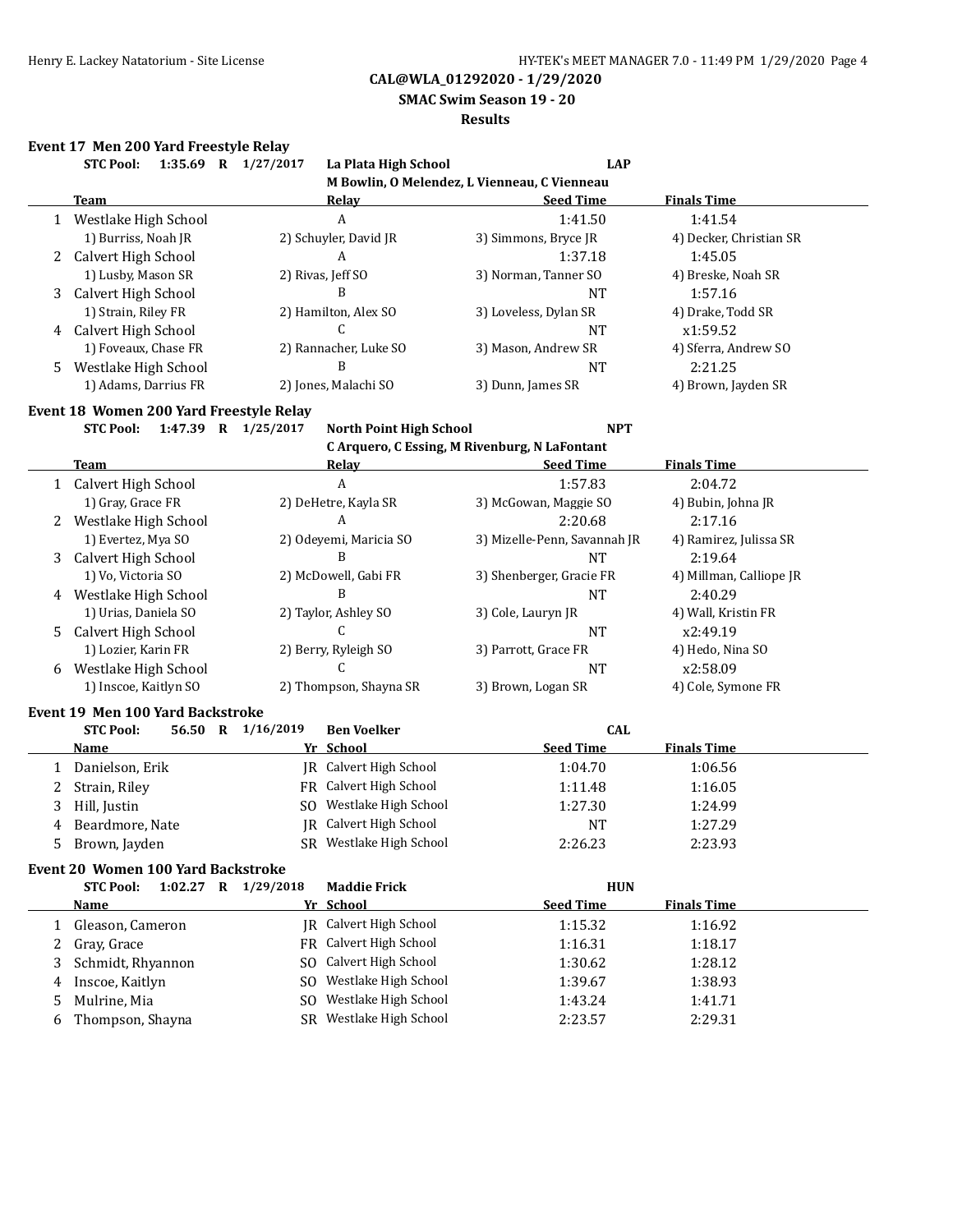**SMAC Swim Season 19 - 20**

#### **Results**

### **Event 21 Men 100 Yard Breaststroke**

|   | <b>STC Pool:</b>                                                                 |     | 57.36 R 12/20/2019 Jaydon Cunningham     | <b>NOC</b>                                      |                         |    |
|---|----------------------------------------------------------------------------------|-----|------------------------------------------|-------------------------------------------------|-------------------------|----|
|   | <u>Name</u>                                                                      |     | Yr School                                | <b>Seed Time</b>                                | <b>Finals Time</b>      |    |
| 1 | Voelker, Ben                                                                     |     | SR Calvert High School                   | <b>NT</b>                                       | 1:13.55                 |    |
| 2 | Schuyler, David                                                                  |     | JR Westlake High School                  | 1:13.15                                         | 1:13.97                 |    |
| 3 | Breske, Noah                                                                     |     | SR Calvert High School                   | 1:14.53                                         | 1:14.56                 |    |
| 4 | Norman, Tanner                                                                   |     | SO Calvert High School                   | <b>NT</b>                                       | 1:23.22                 |    |
| 5 | Dunn, James                                                                      |     | SR Westlake High School                  | 1:29.51                                         | 1:32.40                 |    |
|   | <b>Event 22 Women 100 Yard Breaststroke</b>                                      |     |                                          |                                                 |                         |    |
|   | <b>STC Pool:</b><br>1:08.55 R $12/20/2019$                                       |     | <b>Alexandra Tompkins</b>                | MDU                                             |                         |    |
|   | Name                                                                             |     | Yr School                                | <b>Seed Time</b>                                | <b>Finals Time</b>      |    |
|   | 1 DeHetre, Kayla                                                                 |     | SR Calvert High School                   | 1:23.06                                         | 1:21.98                 |    |
| 2 | Bubin, Johna                                                                     |     | JR Calvert High School                   | 1:37.17                                         | 1:40.69                 |    |
| 3 | Huber, Cassandra                                                                 |     | FR Westlake High School                  | 1:48.01                                         | 1:50.99                 |    |
| 4 | Halstead, Emily                                                                  |     | FR Calvert High School                   | 1:55.01                                         | 1:53.49                 |    |
| 5 | Evertez, Mya                                                                     | SO. | Westlake High School                     | <b>NT</b>                                       | 2:01.11                 |    |
|   | Longshore, Cashmere                                                              |     | JR Westlake High School                  | 3:38.06                                         | <b>NS</b>               |    |
|   |                                                                                  |     |                                          |                                                 |                         |    |
|   | Event 23 Men 400 Yard Freestyle Relay<br><b>STC Pool:</b><br>3:28.75 R 1/15/2016 |     | <b>Leonardtown High School</b>           | <b>LEO</b>                                      |                         |    |
|   |                                                                                  |     | D Pinno, B Carrigg, H Race III, A Bacon  |                                                 |                         |    |
|   | Team                                                                             |     | Relay                                    | <b>Seed Time</b>                                | <b>Finals Time</b>      |    |
|   | 1 Calvert High School                                                            |     | A                                        | 3:45.83                                         | 3:48.59                 |    |
|   | 1) Levija, Aidan SR                                                              |     | 2) Lusby, Mason SR                       | 3) Voelker, Ben SR                              | 4) Danielson, Erik JR   |    |
| 2 | Calvert High School                                                              |     | B                                        | <b>NT</b>                                       | 4:30.03                 |    |
|   | 1) Beardmore, Nate JR                                                            |     | 2) Drake, Todd SR                        | 3) Lankford, Chris JR                           | 4) Norman, Tanner SO    |    |
| 3 | Calvert High School                                                              |     | C                                        | <b>NT</b>                                       | x4:46.90                |    |
|   | 1) Rannacher, Luke SO                                                            |     | 2) Foveaux, Chase FR                     | 3) Sferra, Andrew SO                            | 4) Proctor, Michael SR  |    |
|   | 4 Westlake High School                                                           |     | A                                        | 5:12.96                                         | 5:10.00                 |    |
|   | 1) Hill, Justin SO                                                               |     | 2) Brown, Jayden SR                      | 3) Dunn, James SR                               | 4) Burriss, Noah JR     |    |
|   | Event 24 Women 400 Yard Freestyle Relay                                          |     |                                          |                                                 |                         |    |
|   | <b>STC Pool:</b><br>3:51.18 R 1/13/2017                                          |     | <b>North Point High School</b>           | <b>NPT</b>                                      |                         |    |
|   |                                                                                  |     |                                          | C Arquero, K McMillen, M Rivenburg, N LaFontant |                         |    |
|   | Team                                                                             |     | Relay                                    | <b>Seed Time</b>                                | <b>Finals Time</b>      |    |
|   | 1 Calvert High School                                                            |     | A                                        | 4:27.84                                         | 4:37.41                 |    |
|   | 1) McGowan, Maggie SO                                                            |     | 2) Gleason, Cameron JR                   | 3) Gray, Grace FR                               | 4) Kuhaneck, Emma SR    |    |
| 2 | Calvert High School                                                              |     | B                                        | <b>NT</b>                                       | 5:17.46                 |    |
|   | 1) Vo, Victoria SO                                                               |     | 2) McDowell, Gabi FR                     | 3) Vo, Vina JR                                  | 4) Vernier, Ashley SR   |    |
| 3 | Calvert High School                                                              |     |                                          | <b>NT</b>                                       | x5:26.42                |    |
|   | 1) Ward, Ava JR                                                                  |     | 2) Shenberger, Gracie FR                 | 3) Falcao, Annabella SO                         | 4) Millman, Calliope JR |    |
|   | 4 Westlake High School                                                           |     | A                                        | 5:39.92                                         | 6:03.82                 |    |
|   | 1) Evertez, Mya SO                                                               |     | 2) Brooks, Jalayah SO                    | 3) Mulrine, Mia SO                              | 4) Cole, Lauryn JR      |    |
|   | 5 Westlake High School                                                           |     | B                                        | NT                                              | 7:16.70                 |    |
|   | 1) Mizelle-Penn, Savannah JR                                                     |     | 2) Thompson, Shayna SR                   | 3) Cole, Symone FR                              | 4) Taylor, Ashley SO    |    |
|   | <b>Scores - Women</b>                                                            |     |                                          |                                                 |                         |    |
|   |                                                                                  |     | Women - Team Rankings - Through Event 24 |                                                 |                         |    |
|   | 1. Calvert High School                                                           |     | 188                                      | 2. Westlake High School                         |                         | 82 |
|   |                                                                                  |     |                                          |                                                 |                         |    |